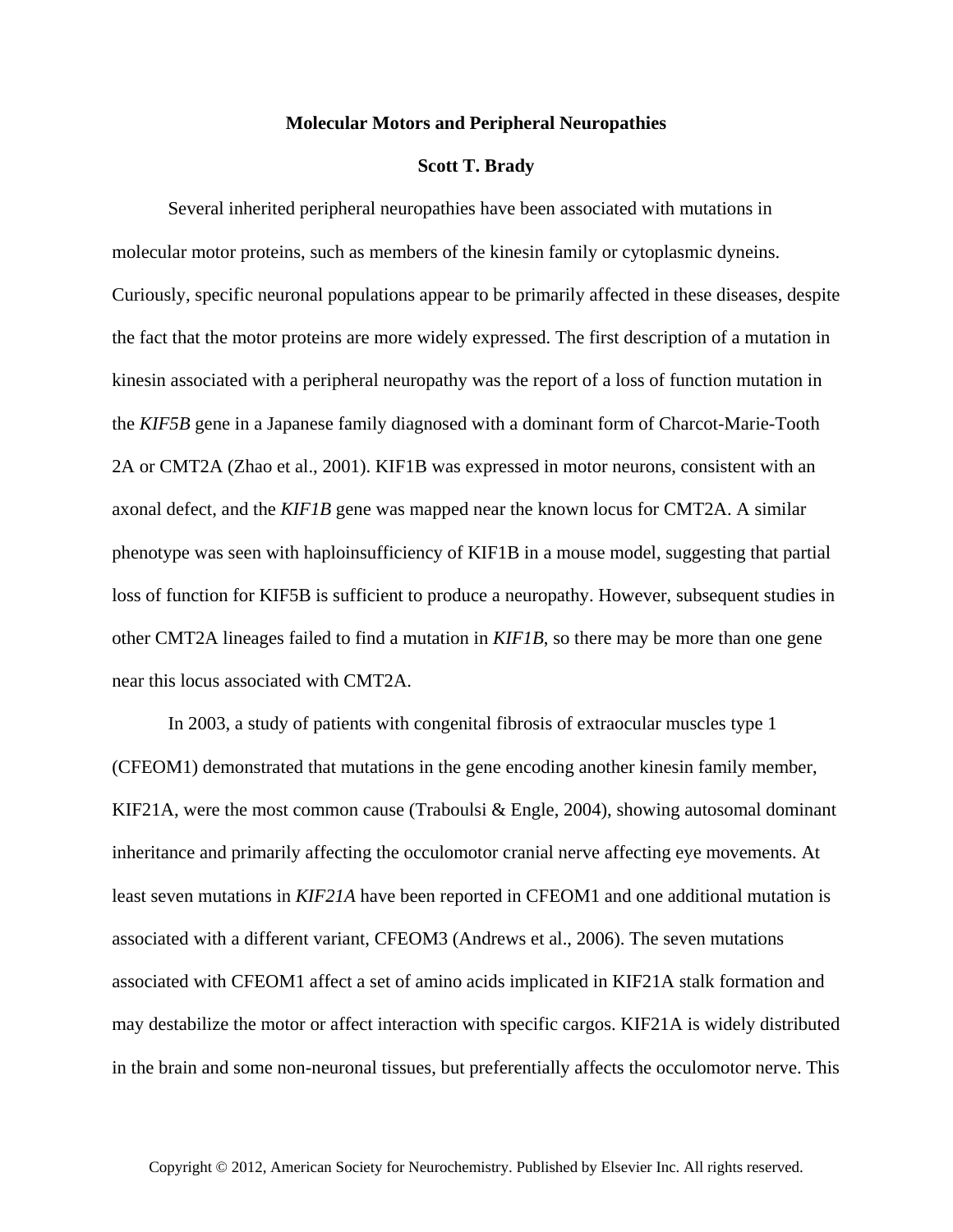again appears to be a case of haploinsufficiency, but the reason for selective vulnerability in occulomotor neurons remains to be determined.

Mutations in the dynein motor can also produce a selective peripheral neuropathy (Braunstein et al., 2010; Chen et al., 2007; Dupuis et al., 2009; Ilieva et al., 2008; Weedon et al., 2011). A nine-pair deletion in the cytoplasmic dynein heavy chain gene produces a preferential loss of proprioceptive sensory neurons (Chen et al., 2007). In mice with this mutation, motor neurons are spared even at advanced age. Two other mutations in dynein heavy chain similarly preferentially affect proprioceptive sensory neurons (Dupuis et al., 2009; Ilieva et al., 2008) while sparing motor neurons. Curiously, at least one mutation in dynein heavy chain also affects striatal neurons (Braunstein et al., 2010). This variation in phenotype with different mutations in the same gene may allow us to relate the molecular architecture of a protein to specific functional roles of a gene product. In turn, the genetics of disease provide insights into the selective vulnerabilities of different neuronal populations.

## **References**

Andrews, C. V., Desai, J., Hunter, D. G., & Engle, E. C. (2006). Congenital fibrosis of the extraocular muscles. In R. A. Pagon, T. D. Bird, C. R. Dolan, & K. Stephens (Eds.), *GeneReviews*. University of Washington Press, Seattle (WA).

Braunstein, K. E., Eschbach, J., Rona-Voros, K., Soylu, R., Mikrouli, E., Larmet, Y., et al. (2010). A point mutation in the dynein heavy chain gene leads to striatal atrophy and compromises neurite outgrowth of striatal neurons. *Human Molecular Genetics*. doi: ddq361 [pii] 10.1093/hmg/ddq361.

Chen, X. J., Levedakou, E. N., Millen, K. J., Wollmann, R. L., Soliven, B., & Popko, B. (2007). Proprioceptive sensory neuropathy in mice with a mutation in the cytoplasmic Dynein heavy